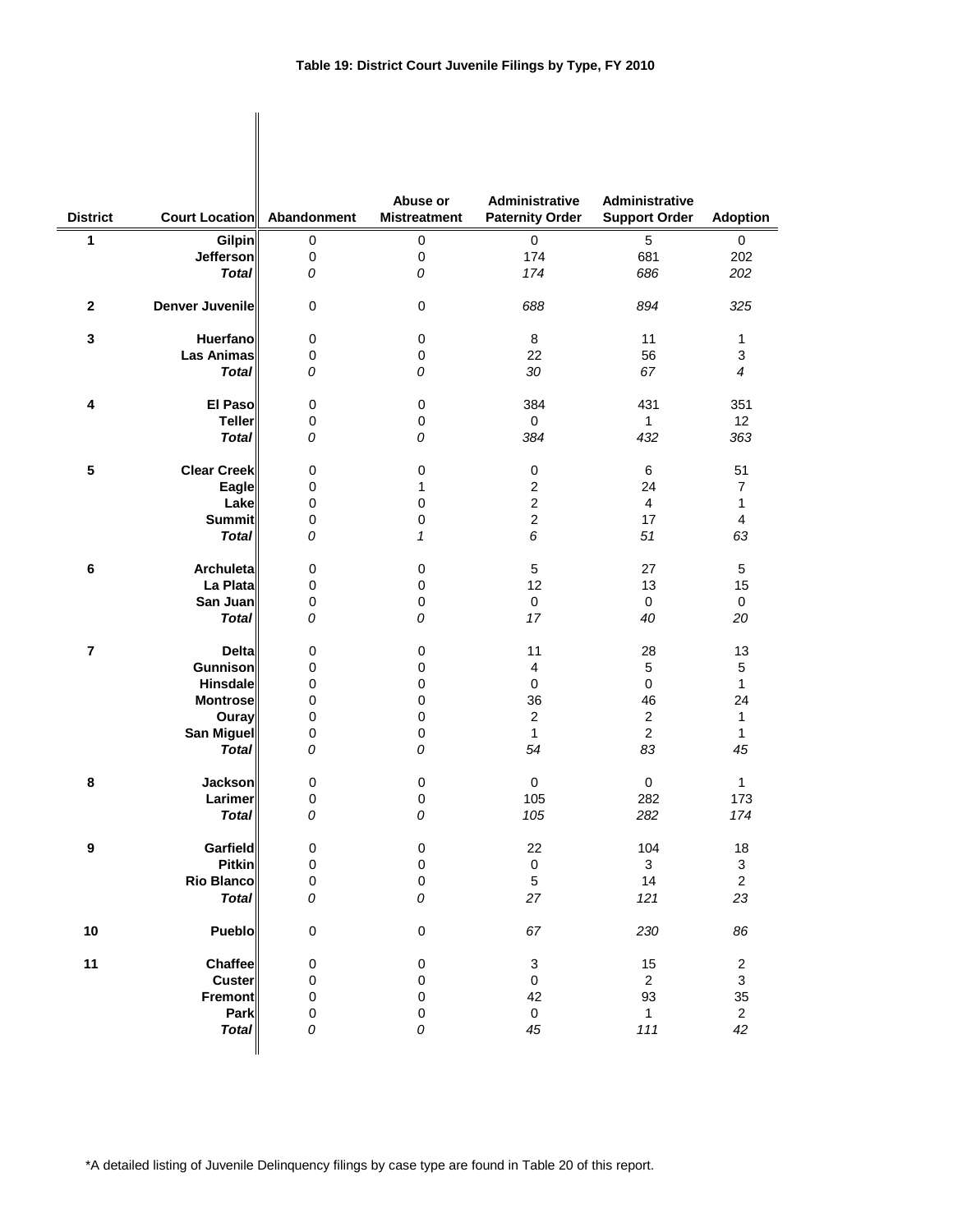| <b>District</b>         | <b>Court Location Oversight</b> | Child in<br>Need of | <b>Child in Need</b><br>of Supervision | <b>Confidential</b><br>Intermediary | <b>Consent</b><br>for<br><b>Marriage</b> | Dependency &<br><b>Neglect</b> | <b>Expedited</b><br><b>Placement</b> |
|-------------------------|---------------------------------|---------------------|----------------------------------------|-------------------------------------|------------------------------------------|--------------------------------|--------------------------------------|
| 1                       | <b>Gilpin</b>                   | $\pmb{0}$           | 0                                      | 0                                   | $\pmb{0}$                                | $\ensuremath{\mathsf{3}}$      | 5                                    |
|                         | <b>Jefferson</b>                | $\pmb{0}$           | 0                                      | 0                                   | 0                                        | 125                            | 172                                  |
|                         | <b>Total</b>                    | 0                   | 0                                      | 0                                   | 0                                        | 128                            | 177                                  |
|                         |                                 |                     |                                        |                                     |                                          |                                |                                      |
| 2                       | Denver Juvenile                 | 0                   | 0                                      | 84                                  | 0                                        | 169                            | 348                                  |
| 3                       | Huerfano                        | 0                   | 0                                      | 0                                   | 0                                        | $\mathbf 5$                    | 8                                    |
|                         | <b>Las Animas</b>               | 0                   | 0                                      | 0                                   | 0                                        | $\overline{7}$                 | 14                                   |
|                         | <b>Total</b>                    | 0                   | 0                                      | 0                                   | 0                                        | 12                             | 22                                   |
|                         |                                 |                     |                                        |                                     |                                          |                                |                                      |
| 4                       | El Paso                         | 0                   | 0                                      | $\pmb{0}$                           | $\boldsymbol{2}$                         | 270                            | 340                                  |
|                         | <b>Teller</b>                   | 0                   | 0                                      | 0                                   | $\pmb{0}$                                | 23                             | 9                                    |
|                         | <b>Total</b>                    | 0                   | 0                                      | 0                                   | $\overline{c}$                           | 293                            | 349                                  |
|                         |                                 |                     |                                        |                                     |                                          |                                |                                      |
| 5                       | <b>Clear Creek</b>              | 0                   | 0                                      | $\pmb{0}$                           | 1                                        | 4                              | 4                                    |
|                         | Eagle                           | 0                   | 0                                      | 0                                   | 0                                        | 9                              | 1                                    |
|                         | Lake                            | 0                   | 0                                      | 0                                   | 0                                        | 8                              | 0                                    |
|                         | <b>Summit</b>                   | 0                   | 0                                      | 0                                   | 0                                        | 1                              | 4                                    |
|                         | <b>Total</b>                    | 0                   | 0                                      | 0                                   | $\mathcal I$                             | 22                             | 9                                    |
| 6                       | <b>Archuletal</b>               | 0                   | 0                                      | 0                                   | 0                                        | 1                              | 4                                    |
|                         | La Plata                        | 0                   | 0                                      | 0                                   | 0                                        | 6                              | 18                                   |
|                         | San Juan                        | 0                   | 0                                      | $\pmb{0}$                           | $\pmb{0}$                                | 0                              | $\mathbf 0$                          |
|                         | <b>Total</b>                    | 0                   | 0                                      | 0                                   | 0                                        | $\overline{7}$                 | 22                                   |
|                         |                                 |                     |                                        |                                     |                                          |                                |                                      |
| $\overline{\mathbf{r}}$ | <b>Delta</b>                    | 0                   | 0                                      | 0                                   | 0                                        | 20                             | 11                                   |
|                         | Gunnison                        | 0                   | 0                                      | 0                                   | 0                                        | $\overline{2}$                 | 4                                    |
|                         | <b>Hinsdale</b>                 | 0                   | 0                                      | 0                                   | 0                                        | 0                              | 1                                    |
|                         | <b>Montrose</b>                 | 0                   | 0                                      | 0                                   | 0                                        | 10                             | 17                                   |
|                         | Ouray                           | 0                   | 0                                      | 0                                   | 0                                        | 1                              | 0                                    |
|                         | <b>San Miguel</b>               | 0                   | 0                                      | 0                                   | 0                                        | 0                              | 0                                    |
|                         | <b>Total</b>                    | 0                   | 0                                      | 0                                   | 0                                        | 33                             | 33                                   |
| 8                       | <b>Jackson</b>                  | 0                   | 0                                      | 0                                   | 0                                        | 1                              | 0                                    |
|                         | Larimer                         | 0                   | 0                                      | 0                                   | 0                                        | 66                             | 87                                   |
|                         | <b>Total</b>                    | 0                   | ${\cal O}$                             | ${\cal O}$                          | ${\cal O}$                               | 67                             | 87                                   |
|                         |                                 |                     |                                        |                                     |                                          |                                |                                      |
| 9                       | Garfield                        | $\pmb{0}$           | 0                                      | $\pmb{0}$                           | $\boldsymbol{2}$                         | 9                              | 10                                   |
|                         | <b>Pitkin</b>                   | 0                   | $\mathbf{1}$                           | $\pmb{0}$                           | $\pmb{0}$                                | $\mathbf 1$                    | 0                                    |
|                         | <b>Rio Blanco</b>               | $\pmb{0}$           | 0                                      | $\pmb{0}$                           | $\pmb{0}$                                | $\boldsymbol{9}$               | $\mathbf{1}$                         |
|                         | <b>Total</b>                    | 0                   | $\mathbf{1}$                           | 0                                   | $\sqrt{2}$                               | 19                             | 11                                   |
|                         |                                 |                     |                                        |                                     |                                          |                                |                                      |
| 10                      | Pueblo                          | 0                   | 0                                      | ${\cal O}$                          | 1                                        | 55                             | 108                                  |
| 11                      | Chaffee                         |                     |                                        |                                     |                                          |                                |                                      |
|                         | Custer                          | $\pmb{0}$<br>0      | 0<br>1                                 | 0<br>$\pmb{0}$                      | 0<br>0                                   | $\boldsymbol{0}$<br>1          | 0<br>$\pmb{0}$                       |
|                         | <b>Fremont</b>                  | 0                   | 0                                      | 0                                   | 0                                        | 33                             | 26                                   |
|                         | Park                            | 0                   | 0                                      | $\pmb{0}$                           | 0                                        | $\mathbf{2}$                   | $\sqrt{5}$                           |
|                         | <b>Total</b>                    | 0                   | $\mathbf{1}$                           | 0                                   | 0                                        | 36                             | 31                                   |
|                         |                                 |                     |                                        |                                     |                                          |                                |                                      |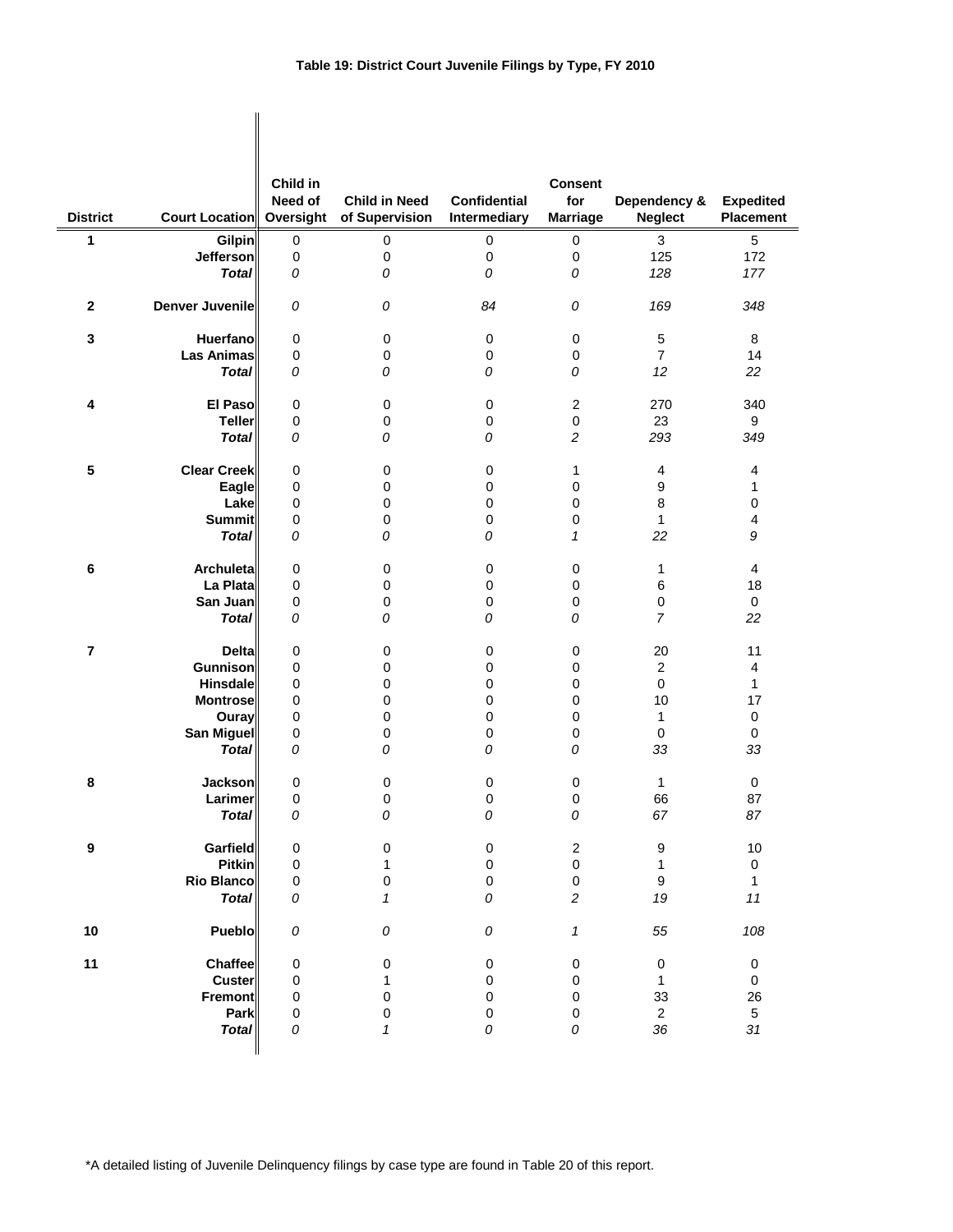|                 |                       |                                  |                                |                            |                            | Lack of        |
|-----------------|-----------------------|----------------------------------|--------------------------------|----------------------------|----------------------------|----------------|
| <b>District</b> | <b>Court Location</b> | Grandparent<br><b>Visitation</b> | <b>Juvenile</b><br>Expungement | <b>Juvenile</b><br>Other   | Juvenile<br>Relinquishment | Proper<br>Care |
| 1               | <b>Gilpin</b>         | 0                                | $\pmb{0}$                      | $\mathbf 0$                | 0                          | 0              |
|                 | <b>Jefferson</b>      | 0                                | 6                              | $\overline{4}$             | 52                         | 0              |
|                 | <b>Total</b>          | 0                                | 6                              | 4                          | 52                         | 0              |
| $\mathbf{2}$    | Denver Juvenile       | 0                                | 0                              | 40                         | $\overline{4}$             | 0              |
| 3               | Huerfano              | 0                                | 0                              | 0                          | 0                          | 0              |
|                 | <b>Las Animas</b>     | 0                                | 0                              | 0                          | 3                          | 0              |
|                 | <b>Total</b>          | 0                                | 0                              | 0                          | $\sqrt{3}$                 | 0              |
| 4               | <b>El Paso</b>        | 0                                | 87                             | 1                          | 18                         | 0              |
|                 | <b>Teller</b>         | 0                                | $\mathbf{1}$                   | 0                          | $\mathbf{1}$               | 0              |
|                 | <b>Total</b>          | 0                                | 88                             | 1                          | 19                         | 0              |
| 5               | <b>Clear Creek</b>    | 0                                | 0                              | 0                          | 55                         | 0              |
|                 | Eagle                 | 0                                | 0                              | 0                          | 3                          | 0              |
|                 | Lake                  | 0                                | 0                              | 0                          | $\mathbf 0$                | 0              |
|                 | Summit                | 0                                | 1                              | 1                          | 1                          | 0              |
|                 | <b>Total</b>          | 0                                | 1                              | 1                          | 59                         | 0              |
| 6               | Archuleta             | 0                                | 0                              | 0                          | 3                          | 0              |
|                 | La Plata              | 0                                | 0                              | 6                          | 18                         | 0              |
|                 | San Juan              | 0                                | 0                              | 0                          | $\pmb{0}$                  | 0              |
|                 | <b>Total</b>          | 0                                | 0                              | 6                          | 21                         | 0              |
| $\overline{7}$  | <b>Delta</b>          | 0                                | 0                              | 0                          | $\overline{7}$             | 0              |
|                 | Gunnison              | 0                                | 0                              | 0                          | 1                          | 0              |
|                 | Hinsdale              | 0                                | 0                              | 0                          | 0                          | 0              |
|                 | <b>Montrose</b>       | 0                                | 0                              | 0                          | 3                          | 0              |
|                 | Ouray                 | 0                                | 0                              | 0                          | 1                          | 0              |
|                 | <b>San Miguel</b>     | 0                                | 0                              | 0                          | 0                          | 0              |
|                 | <b>Total</b>          | 0                                | 0                              | 0                          | 12                         | 0              |
| 8               | <b>Jackson</b>        | 0                                | 0                              | 0                          | 0                          | 0              |
|                 | Larimer               | 0                                | 0                              | 4                          | 51                         | 0              |
|                 | Total                 | 0                                | 0                              | 4                          | 51                         | 0              |
| 9               | Garfield              | 0                                | $\pmb{0}$                      | 3                          | $\pmb{0}$                  | 0              |
|                 | <b>Pitkin</b>         | 0                                | $\mathbf 0$                    | $\mathbf 0$                | 0                          | $\pmb{0}$      |
|                 | <b>Rio Blanco</b>     | $\pmb{0}$                        | 0                              | $\pmb{0}$                  | 0                          | $\pmb{0}$      |
|                 | <b>Total</b>          | 0                                | 0                              | 3                          | 0                          | 0              |
| 10              | Pueblo                | $\overline{c}$                   | 5                              | $\boldsymbol{\mathcal{I}}$ | $\sqrt{5}$                 | 0              |
| 11              | <b>Chaffee</b>        | 0                                | $\overline{c}$                 | 0                          | 1                          | 0              |
|                 | <b>Custer</b>         | $\pmb{0}$                        | $\pmb{0}$                      | 0                          | $\pmb{0}$                  | 0              |
|                 | Fremont               | 0                                | 18                             | $\mathbf 0$                | $\overline{c}$             | $\pmb{0}$      |
|                 | Park                  | $\pmb{0}$                        | $\pmb{0}$                      | 0                          | $\mathbf 0$                | $\pmb{0}$      |
|                 | <b>Total</b>          | 0                                | 20                             | 0                          | $\sqrt{3}$                 | 0              |
|                 |                       |                                  |                                |                            |                            |                |

 $\mathbf{I}$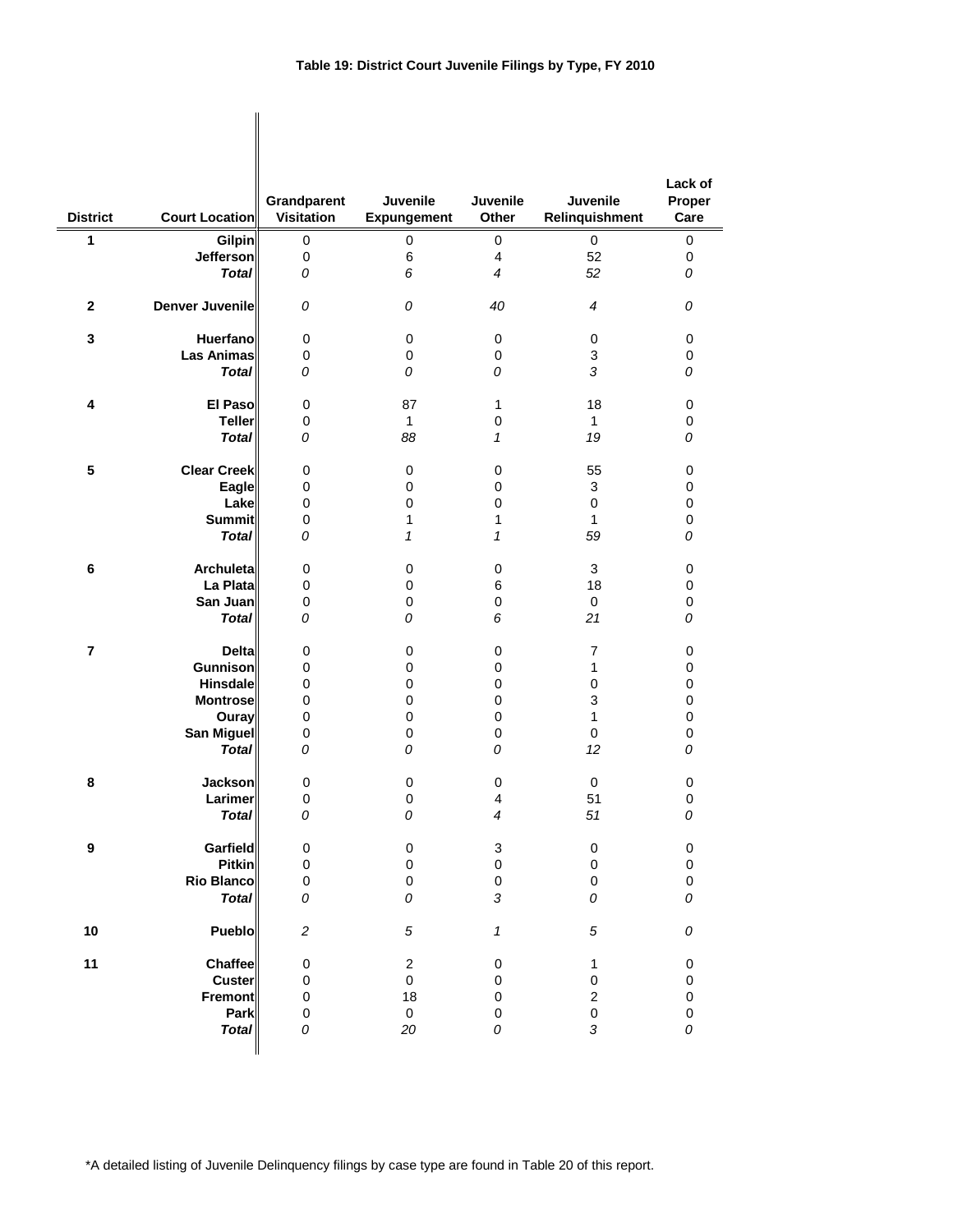| <b>District</b>         | Court Location Paternity |                         | <b>Petition for</b><br><b>Review of</b><br><b>Need for</b><br>Placement | <b>Support</b>   | <b>Truancy</b> | <b>Total</b>   | Juvenile<br><b>Delinquency</b><br>Total* | <b>Total</b>   |
|-------------------------|--------------------------|-------------------------|-------------------------------------------------------------------------|------------------|----------------|----------------|------------------------------------------|----------------|
| 1                       | <b>Gilpin</b>            | 0                       | $\mathbf 0$                                                             | 0                | 0              | 13             | 5                                        | 18             |
|                         | <b>Jefferson</b>         | 106                     | $\pmb{0}$                                                               | 27               | 362            | 1,911          | 1,167                                    | 3,078          |
|                         | <b>Total</b>             | 106                     | 0                                                                       | 27               | 362            | 1,924          | 1,172                                    | 3,096          |
| $\mathbf 2$             | Denver Juvenile          | 44                      | $\sqrt{3}$                                                              | $\overline{c}$   | 408            | 3,009          | 1,339                                    | 4,348          |
| 3                       | Huerfano                 | 0                       | $\pmb{0}$                                                               | $\mathbf 0$      | $\mathbf{1}$   | 34             | 39                                       | 73             |
|                         | <b>Las Animas</b>        | 0                       | $\mathbf 0$                                                             | 1                | 16             | 122            | 76                                       | 198            |
|                         | <b>Total</b>             | 0                       | 0                                                                       | $\mathbf{1}$     | 17             | 156            | 115                                      | 271            |
| 4                       | El Paso                  | 34                      | $\overline{7}$                                                          | 6                | 477            | 2,408          | 1,426                                    | 3,834          |
|                         | <b>Teller</b>            | 1                       | $\pmb{0}$                                                               | $\overline{4}$   | $\overline{7}$ | 59             | 45                                       | 104            |
|                         | <b>Total</b>             | 35                      | $\overline{7}$                                                          | 10               | 484            | 2,467          | 1,471                                    | 3,938          |
|                         |                          |                         |                                                                         |                  |                |                |                                          |                |
| 5                       | <b>Clear Creek</b>       | 2                       | $\pmb{0}$                                                               | $\mathbf 0$      | 0              | 123            | 19                                       | 142            |
|                         | Eagle                    | 1                       | $\mathbf 0$                                                             | 0                | 0              | 48             | 86                                       | 134            |
|                         | Lake                     | 0                       | $\mathbf 0$                                                             | 0                | $\overline{c}$ | 17             | 18                                       | 35             |
|                         | <b>Summit</b>            | 1                       | $\mathbf 0$                                                             | $\mathbf 0$      | 0              | 32             | 33                                       | 65             |
|                         | <b>Total</b>             | 4                       | 0                                                                       | 0                | $\overline{c}$ | 220            | 156                                      | 376            |
| 6                       | Archuleta                | 4                       | $\mathbf 0$                                                             | $\mathbf 0$      | $\overline{2}$ | 51             | 15                                       | 66             |
|                         | La Plata                 | 1                       | $\overline{\mathbf{4}}$                                                 | $\mathbf 0$      | 16             | 109            | 77                                       | 186            |
|                         | San Juan                 | 1                       | $\mathbf 0$                                                             | $\mathbf 0$      | 0              | $\mathbf{1}$   | $\mathbf{1}$                             | $\overline{2}$ |
|                         | <b>Total</b>             | 6                       | $\overline{4}$                                                          | 0                | 18             | 161            | 93                                       | 254            |
| $\overline{\mathbf{r}}$ | <b>Delta</b>             | 1                       | 8                                                                       | 0                | $\mathbf 0$    | 99             | 55                                       | 154            |
|                         | <b>Gunnison</b>          | $\overline{c}$          | 1                                                                       | 0                | 0              | 24             | 69                                       | 93             |
|                         | <b>Hinsdale</b>          | 0                       | 0                                                                       | $\pmb{0}$        | 0              | $\overline{2}$ | 0                                        | $\mathbf{2}$   |
|                         | <b>Montrose</b>          | 4                       | 1                                                                       | 0                | 1              | 142            | 104                                      | 246            |
|                         | Ouray                    | 0                       | $\mathbf 0$                                                             | 0                | 0              | 7              | 4                                        | 11             |
|                         | <b>San Miguel</b>        | 0                       | $\mathbf{1}$                                                            | $\mathbf 0$      | 0              | 5              | 8                                        | 13             |
|                         | <b>Total</b>             | $\overline{7}$          | 11                                                                      | 0                | 1              | 279            | 240                                      | 519            |
| 8                       | Jackson                  | 0                       | 0                                                                       | $\mathbf 0$      | 0              | 2              | 1                                        | 3              |
|                         | Larimer                  | 38                      | 1                                                                       | $\overline{2}$   | 20             | 829            | 1,243                                    | 2,072          |
|                         | <b>Total</b>             | 38                      | 1                                                                       | $\sqrt{2}$       | 20             | 831            | 1,244                                    | 2,075          |
| $\boldsymbol{9}$        | Garfield                 | $\mathbf 2$             | 1                                                                       | $\pmb{0}$        | 17             | 188            | 135                                      | 323            |
|                         | Pitkin                   | 1                       | $\mathbf 0$                                                             | $\pmb{0}$        | $\mathbf{1}$   | $10\,$         | 34                                       | 44             |
|                         | <b>Rio Blanco</b>        | $\mathsf 0$             | $\mathbf 0$                                                             | 1                | $\mathbf 0$    | 32             | 13                                       | 45             |
|                         | <b>Total</b>             | 3                       | $\mathbf{1}$                                                            | 1                | 18             | 230            | 182                                      | 412            |
| 10                      | Pueblo                   | 46                      | 11                                                                      | 45               | 232            | 894            | 300                                      | 1,194          |
| 11                      | <b>Chaffee</b>           | $\mathbf 0$             | $\pmb{0}$                                                               | $\pmb{0}$        | 10             | 33             | 29                                       | 62             |
|                         | <b>Custer</b>            | 1                       | $\pmb{0}$                                                               | $\boldsymbol{2}$ | 0              | $10$           | 5                                        | 15             |
|                         | Fremont                  | $\overline{\mathbf{c}}$ | $\pmb{0}$                                                               | $\pmb{0}$        | 11             | 262            | 194                                      | 456            |
|                         | Park                     | $\mathsf 0$             | $\mathbf 0$                                                             | $\pmb{0}$        | $\mathbf{1}$   | 11             | 21                                       | 32             |
|                         | <b>Total</b>             | 3                       | 0                                                                       | $\boldsymbol{2}$ | 22             | 316            | 249                                      | 565            |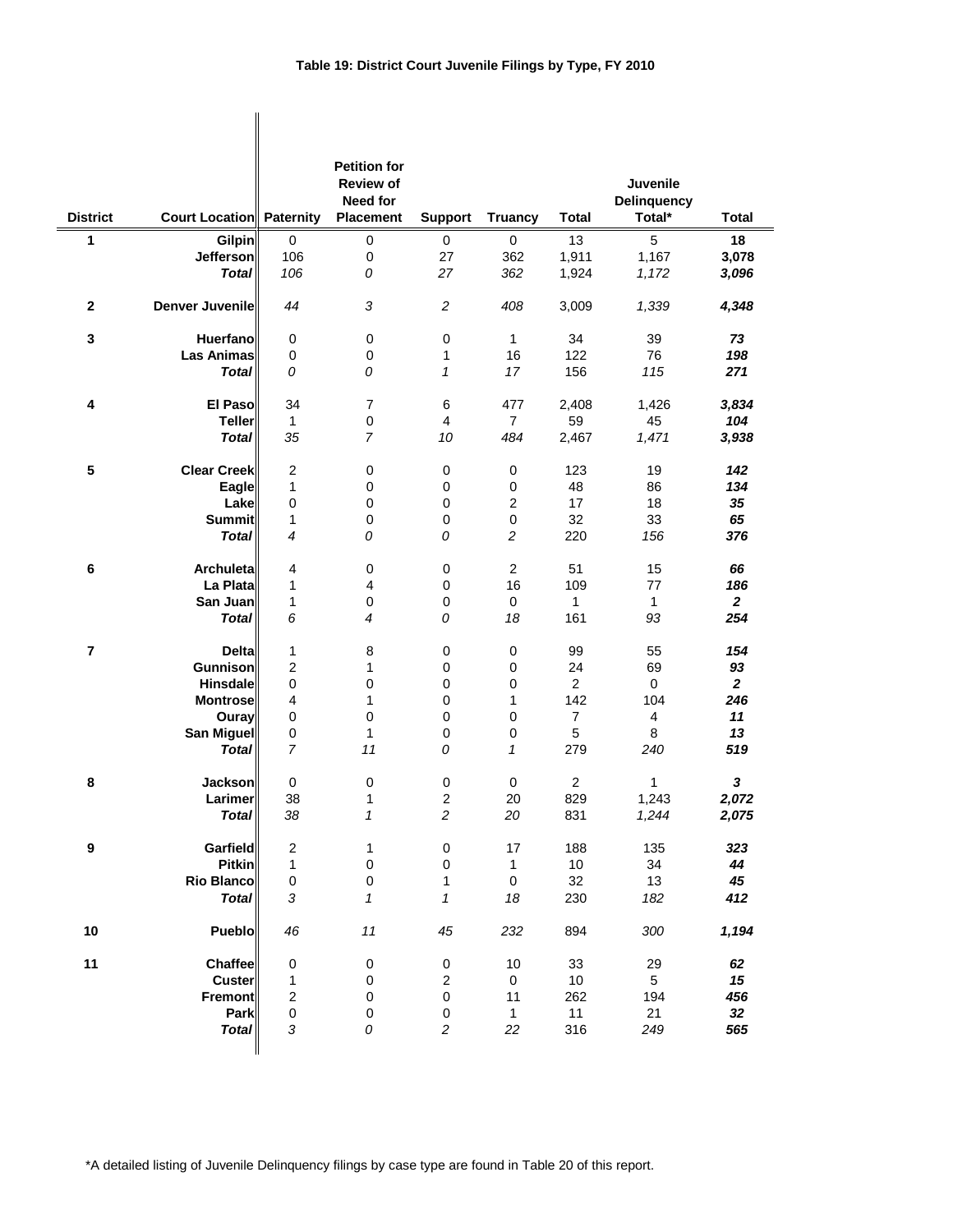$\begin{array}{c} \hline \end{array}$ 

| <b>District</b> | <b>Court Location</b>                               | Abandonment                      | Abuse or<br><b>Mistreatment</b> | Administrative<br><b>Paternity Order</b> | <b>Administrative</b><br><b>Support Order</b> | <b>Adoption</b> |
|-----------------|-----------------------------------------------------|----------------------------------|---------------------------------|------------------------------------------|-----------------------------------------------|-----------------|
| 12              | Alamosa                                             | 0                                | $\pmb{0}$                       | 5                                        | 13                                            | 15              |
|                 | Conejos                                             | 0                                | 0                               | 7                                        | 17                                            | 1               |
|                 | <b>Costilla</b>                                     | 0                                | 0                               | 1                                        | $\mathbf{1}$                                  | 1               |
|                 | <b>Mineral</b>                                      | 0                                | 0                               | 0                                        | 0                                             | 0               |
|                 | <b>Rio Grande</b>                                   | 0                                | 0                               | 13                                       | 31                                            | 5               |
|                 | Saguache                                            | 0                                | 0                               | $\mathbf 0$                              | 6                                             | $\overline{2}$  |
|                 | <b>Total</b>                                        | 0                                | 0                               | 26                                       | 68                                            | 24              |
| 13              | <b>Kit Carson</b>                                   | 0                                | 0                               | 4                                        | 9                                             | 8               |
|                 | Logan                                               | 0                                | 0                               | 18                                       | 33                                            | 9               |
|                 | Morgan                                              | 0                                | 0                               | 13                                       | 22                                            | 25              |
|                 | <b>Phillips</b>                                     | 0                                | 0                               | $\pmb{0}$                                | 8                                             | 4               |
|                 | <b>Sedgwick</b>                                     | 0                                | 0                               | 1                                        | $\overline{c}$                                | 3               |
|                 | Washington                                          | 0                                | 0                               | $\pmb{0}$                                | $\overline{c}$                                | 7               |
|                 | Yuma                                                | 0                                | 0                               | 3                                        | 17                                            | 4               |
|                 | <b>Total</b>                                        | 0                                | 0                               | 39                                       | 93                                            | 60              |
| 14              | Grand                                               | 0                                | $\pmb{0}$                       | 3                                        | 8                                             | $\overline{7}$  |
|                 | <b>Moffat</b>                                       | 0                                | 0                               | 12                                       | 21                                            | $\overline{7}$  |
|                 | <b>Routt</b>                                        | 0                                | 0                               | $\mathbf{1}$                             | 12                                            | 8               |
|                 | <b>Total</b>                                        | 0                                | 0                               | 16                                       | 41                                            | 22              |
| 15              | <b>Baca</b>                                         | 0                                | 0                               | 1                                        | 6                                             | 2               |
|                 | Cheyenne                                            | 0                                | 0                               | 0                                        | 1                                             | 0               |
|                 | Kiowa                                               | 0                                | 0                               | $\mathbf{1}$                             | 5                                             | 0               |
|                 | <b>Prowers</b>                                      | 0                                | 0                               | 16                                       | 39                                            | 6               |
|                 | <b>Total</b>                                        | 0                                | 0                               | 18                                       | 51                                            | 8               |
| 16              | <b>Bent</b>                                         | 0                                | 0                               | 9                                        | 24                                            | $\mathbf 0$     |
|                 | <b>Crowley</b>                                      | 0                                | 0                               | 5                                        | 6                                             | $\mathbf 0$     |
|                 | Otero                                               | 0                                | 1                               | 10                                       | 28                                            | 15              |
|                 | <b>Total</b>                                        | 0                                | 1                               | 24                                       | 58                                            | 15              |
| 17              | <b>Adams</b>                                        | 0                                | 0                               | 189                                      | 473                                           | 251             |
|                 | <b>Broomfield</b>                                   | 0                                | $\mathbf 0$                     | 9                                        | 35                                            | 16              |
|                 | <b>Total</b>                                        | 0                                | 0                               | 198                                      | 508                                           | 267             |
| 18              | <b>Arapahoe</b>                                     | 0                                | 0                               | 160                                      | 574                                           | 372             |
|                 | <b>Douglas</b>                                      | $\mathsf 0$                      | $\mathbf 0$                     | 14                                       | 52                                            | 138             |
|                 | <b>Elbert</b>                                       | 0                                | $\ensuremath{\mathsf{3}}$       | 12                                       | $\mathbf 0$                                   | 11              |
|                 | Lincoln                                             | 0                                | $\mathbf 0$                     | $\mathbf{1}$                             | $\boldsymbol{9}$                              | 5               |
|                 | <b>Total</b>                                        | 0                                | $\sqrt{3}$                      | 187                                      | 635                                           | 526             |
| 19              | Weld                                                | $\pmb{0}$                        | $\pmb{0}$                       | 90                                       | 318                                           | 121             |
| $20\,$          | <b>Boulder</b>                                      | $\pmb{0}$                        | $\pmb{0}$                       | 53                                       | 316                                           | 120             |
| 21              | <b>Mesa</b>                                         | $\pmb{0}$                        | $\pmb{0}$                       | 82                                       | 260                                           | 68              |
| 22              | <b>Dolores</b>                                      | 0                                | $\pmb{0}$                       | $\pmb{0}$                                | 0                                             | $\mathbf{1}$    |
|                 | Montezuma                                           | 1                                | $\pmb{0}$                       | 0                                        | 1                                             | $10$            |
|                 | <b>Total</b>                                        | $\boldsymbol{\mathcal{L}}$       | ${\cal O}$                      | 0                                        | $\pmb{\mathcal{1}}$                           | 11              |
|                 | <b>State Total</b><br><b>Percent of State Total</b> | $\boldsymbol{\mathcal{L}}$<br>0% | ${\bf 5}$<br>0%                 | 2,330<br>$8\%$                           | 5,346<br>18%                                  | 2,589<br>$9\%$  |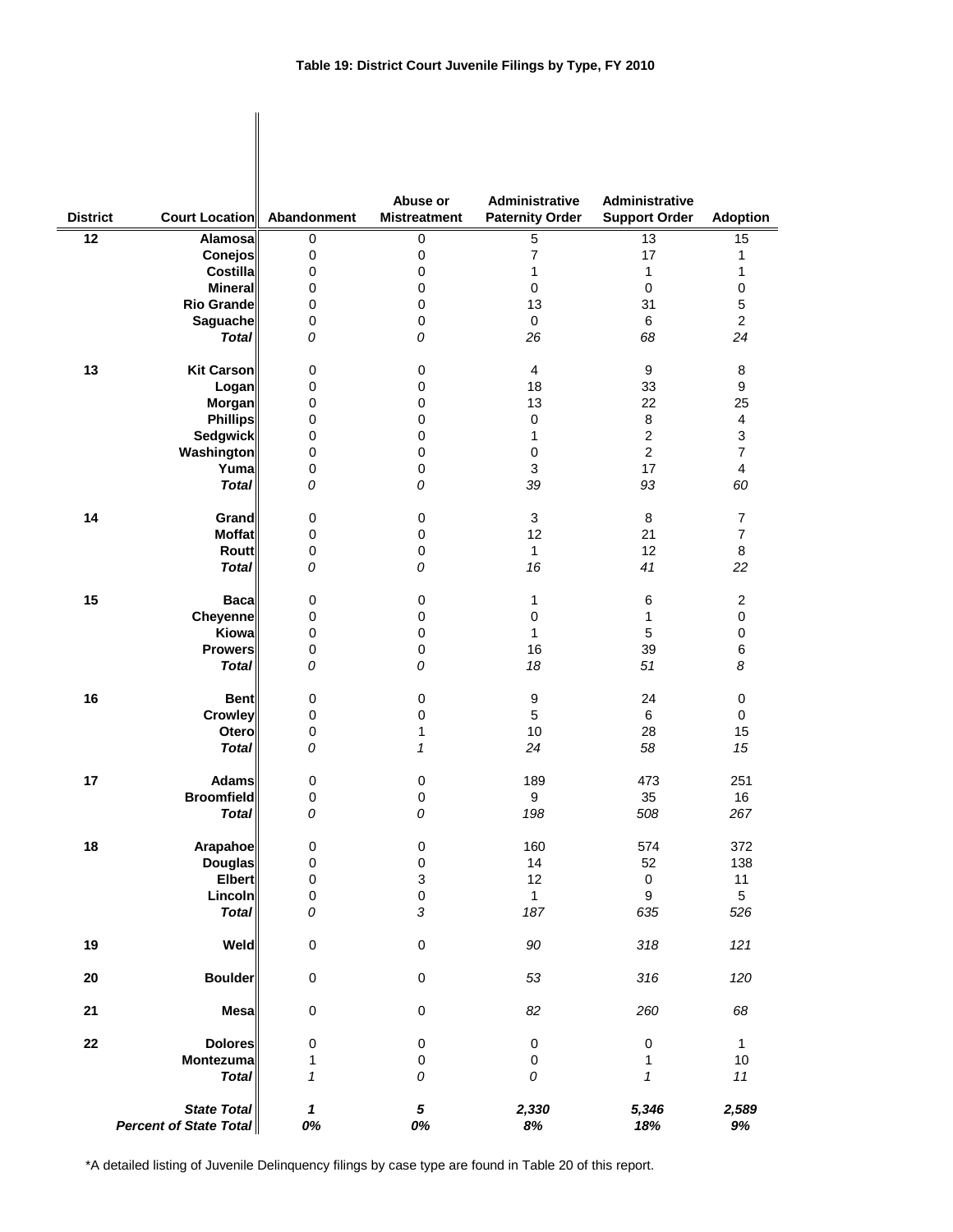## **Table 19: District Court Juvenile Filings by Type, FY 2010**

| <b>District</b> | <b>Court Location</b>                        | Child in<br>Need of<br>Oversight | <b>Child in Need</b><br>of Supervision | <b>Confidential</b><br>Intermediary | <b>Consent</b><br>for<br><b>Marriage</b> | Dependency &<br><b>Neglect</b> | <b>Expedited</b><br>Placement |
|-----------------|----------------------------------------------|----------------------------------|----------------------------------------|-------------------------------------|------------------------------------------|--------------------------------|-------------------------------|
| 12              | <b>Alamosa</b>                               | $\pmb{0}$                        | 0                                      | 1                                   | 0                                        | 19                             | 22                            |
|                 | Conejos                                      | 0                                | $\pmb{0}$                              | 0                                   | 0                                        | 8                              | $\,6$                         |
|                 | <b>Costilla</b>                              | 0                                | $\pmb{0}$                              | 0                                   | 0                                        | $\pmb{0}$                      | $\sqrt{2}$                    |
|                 | <b>Mineral</b>                               | 0                                | 0                                      | 0                                   | 0                                        | $\mathbf 0$                    | $\pmb{0}$                     |
|                 | <b>Rio Grande</b>                            |                                  | $\pmb{0}$                              | 0                                   | $\mathbf{1}$                             | 15                             | $\boldsymbol{9}$              |
|                 |                                              | 0<br>0                           | $\pmb{0}$                              | 0                                   | $\pmb{0}$                                | 3                              | $\,6\,$                       |
|                 | Saguache<br><b>Total</b>                     |                                  | 0                                      | 1                                   | 1                                        | 45                             | 45                            |
|                 |                                              | 0                                |                                        |                                     |                                          |                                |                               |
| 13              | <b>Kit Carson</b>                            | 0                                | 0                                      | 0                                   | 0                                        | 3                              | $\mathbf{1}$                  |
|                 | Logan                                        | 0                                | 0                                      | 0                                   | $\pmb{0}$                                | 12                             | 17                            |
|                 | <b>Morgan</b>                                | 0                                | 0                                      | 0                                   | 0                                        | 15                             | 31                            |
|                 | <b>Phillips</b>                              | 0                                | 0                                      | 0                                   | 0                                        | $\overline{\mathbf{4}}$        | $\pmb{0}$                     |
|                 | <b>Sedgwick</b>                              | 0                                | 0                                      | 0                                   | 0                                        | $\pmb{0}$                      | 0                             |
|                 | Washington                                   | 0                                | $\pmb{0}$                              | 0                                   | 0                                        | 3                              | 3                             |
|                 | Yuma                                         | 0                                | 0                                      | 0                                   | 0                                        | $\overline{\mathbf{4}}$        | $\mathbf 5$                   |
|                 | <b>Total</b>                                 | 0                                | 0                                      | 0                                   | 0                                        | 41                             | 57                            |
| 14              | Grand                                        | 0                                | 0                                      | 0                                   | $\pmb{0}$                                | 3                              | $\sqrt{2}$                    |
|                 | <b>Moffat</b>                                | 0                                | $\pmb{0}$                              | 0                                   | $\pmb{0}$                                | 4                              | 3                             |
|                 | <b>Routt</b>                                 | 0                                | $\pmb{0}$                              | 0                                   | 0                                        | $\overline{c}$                 | $\mathbf 2$                   |
|                 | <b>Total</b>                                 | 0                                | 0                                      | 0                                   | 0                                        | 9                              | $\overline{7}$                |
| 15              | <b>Baca</b>                                  | 0                                | 0                                      | 0                                   | 0                                        | $\overline{c}$                 | 0                             |
|                 | Cheyenne                                     | 0                                | 0                                      | 0                                   | 0                                        | 0                              | 0                             |
|                 | Kiowa                                        | 0                                | $\mathbf 0$                            | 0                                   | 0                                        | 1                              | $\pmb{0}$                     |
|                 | <b>Prowers</b>                               | 0                                | 0                                      | 0                                   | $\pmb{0}$                                | 1                              | $\ensuremath{\mathsf{3}}$     |
|                 | <b>Total</b>                                 | 0                                | 0                                      | 0                                   | 0                                        | 4                              | 3                             |
| 16              | <b>Bent</b>                                  | 0                                | 0                                      | 0                                   | 0                                        | $\overline{c}$                 | 7                             |
|                 | Crowley                                      | 0                                | $\pmb{0}$                              | 0                                   | 0                                        | $\overline{7}$                 | $\overline{4}$                |
|                 | Otero                                        | 0                                | 0                                      | 0                                   | $\pmb{0}$                                | 14                             | 31                            |
|                 | <b>Total</b>                                 | 0                                | 0                                      | 0                                   | 0                                        | 23                             | 42                            |
| 17              | <b>Adams</b>                                 | 0                                | 0                                      | 12                                  | 0                                        | 131                            | 287                           |
|                 | <b>Broomfield</b>                            | 0                                | $\mathbf 0$                            | 0                                   | 0                                        | 8                              | 5                             |
|                 | <b>Total</b>                                 | ${\cal O}$                       | 0                                      | $12\,$                              | 0                                        | 139                            | 292                           |
| 18              | Arapahoe                                     | $\pmb{0}$                        | $\pmb{0}$                              | 0                                   | 1                                        | 133                            | 207                           |
|                 | <b>Douglas</b>                               | 0                                | $\pmb{0}$                              | $\pmb{0}$                           | $\mathbf{1}$                             | 13                             | 16                            |
|                 | <b>Elbert</b>                                | 0                                | $\pmb{0}$                              | 0                                   | 0                                        | 12                             | 13                            |
|                 | Lincoln                                      | 0                                | $\pmb{0}$                              | 0                                   | $\pmb{0}$                                | $\,6\,$                        | $\overline{2}$                |
|                 | <b>Total</b>                                 | 0                                | 0                                      | 0                                   | $\boldsymbol{2}$                         | 164                            | 238                           |
| 19              | Weld                                         | 0                                | 0                                      | ${\cal O}$                          | ${\cal O}$                               | 52                             | 103                           |
| 20              | <b>Boulder</b>                               | 0                                | 0                                      | ${\cal O}$                          | $\mathbf{1}$                             | 60                             | 66                            |
| 21              | <b>Mesa</b>                                  | 0                                | 0                                      | ${\cal O}$                          | 1                                        | 77                             | 47                            |
| ${\bf 22}$      | <b>Dolores</b>                               | $\pmb{0}$                        | $\pmb{0}$                              | 0                                   | 0                                        | $\overline{c}$                 | $\mathbf{1}$                  |
|                 | Montezuma                                    | 0                                | $\pmb{0}$                              | $\pmb{0}$                           | 1                                        | 5                              | 8                             |
|                 | <b>Total</b>                                 | 0                                | 0                                      | ${\cal O}$                          | 1                                        | $\overline{7}$                 | $\boldsymbol{9}$              |
|                 | <b>State Total</b><br>Percent of State Total | 0<br>0%                          | $\boldsymbol{2}$<br>0%                 | 97<br>0%                            | 12<br>0%                                 | 1,462<br>$5\%$                 | 2,106<br>7%                   |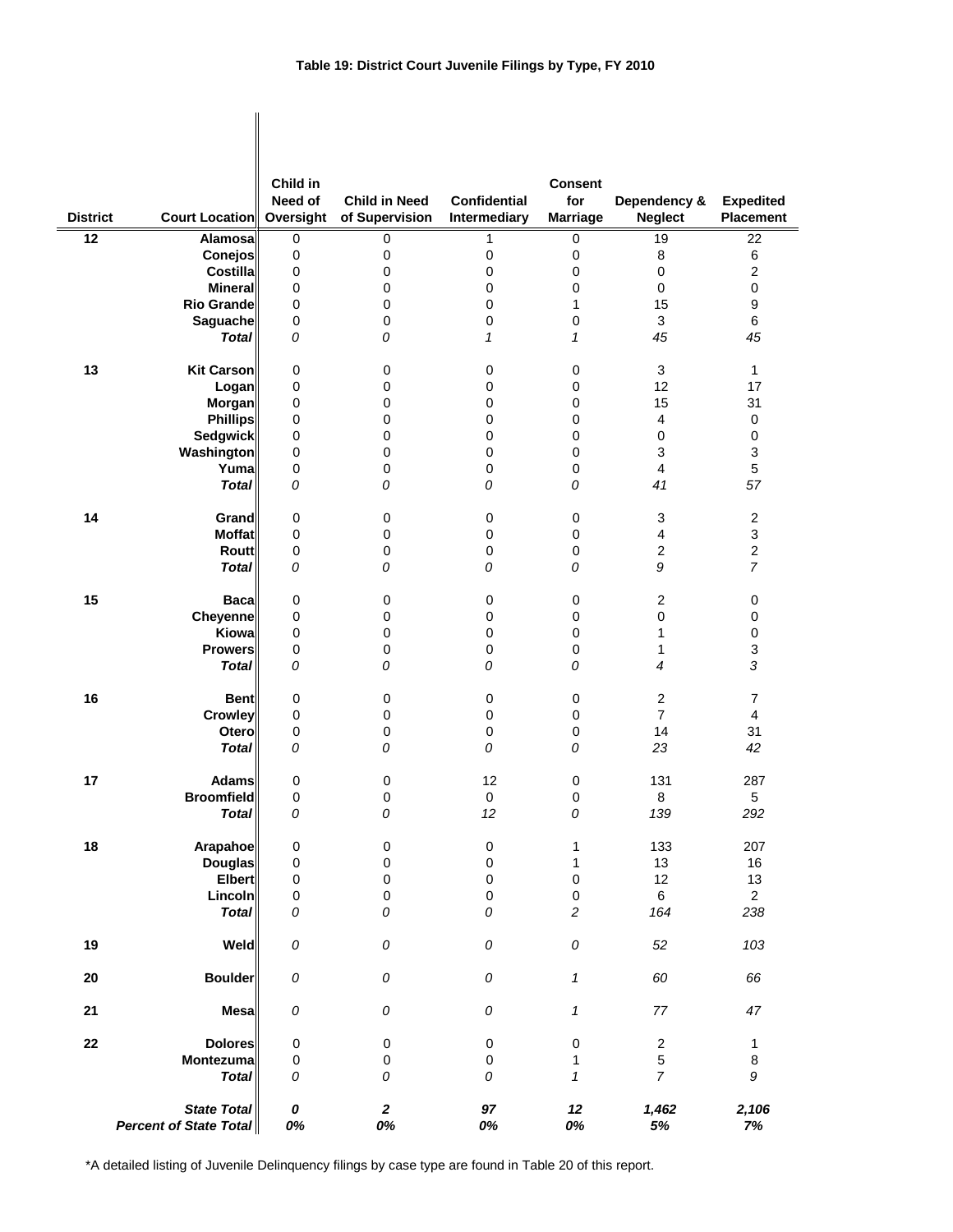| <b>District</b> | <b>Court Location</b>                               | Grandparent<br><b>Visitation</b> | Juvenile<br><b>Expungement</b> | Juvenile<br>Other   | Juvenile<br>Relinquishment | Lack of<br>Proper<br>Care |
|-----------------|-----------------------------------------------------|----------------------------------|--------------------------------|---------------------|----------------------------|---------------------------|
| 12              | <b>Alamosa</b>                                      | 0                                | 0                              | 0                   | 14                         | 0                         |
|                 | Conejos                                             | 0                                | 0                              | $\mathbf 0$         | 0                          | 0                         |
|                 | <b>Costilla</b>                                     | 0                                | $\pmb{0}$                      | $\mathbf 0$         | 1                          | 0                         |
|                 | <b>Mineral</b><br><b>Rio Grande</b>                 | 0<br>0                           | 0<br>$\mathbf 0$               | 0<br>$\mathbf 0$    | 0<br>$\,6$                 | 0<br>0                    |
|                 | Saguache                                            | 0                                | 0                              | 0                   | $\mathbf{1}$               | 0                         |
|                 | <b>Total</b>                                        | 0                                | 0                              | 0                   | 22                         | 0                         |
| 13              | <b>Kit Carson</b>                                   | 0                                | $\mathbf 0$                    | 0                   | 1                          | 0                         |
|                 | Logan                                               | 0                                | 0                              | $\overline{7}$      | 4                          | 0                         |
|                 | Morgan                                              | 0                                | 0                              | $\mathbf 0$         | 0                          | 0                         |
|                 | <b>Phillips</b>                                     | 0                                | 0                              | 0                   | $\overline{2}$             | 0                         |
|                 | Sedgwick                                            | 0                                | 0                              | 0                   | 0                          | 0                         |
|                 | Washington                                          | 0                                | 0                              | 0                   | 0                          | 0                         |
|                 | Yuma                                                | 0                                | 0                              | 0                   | 0                          | 0                         |
|                 | <b>Total</b>                                        | 0                                | 0                              | $\overline{7}$      | 7                          | 0                         |
| 14              | Grand                                               | 0                                | 0                              | 0                   | 0                          | 0                         |
|                 | <b>Moffat</b>                                       | 0                                | $\pmb{0}$                      | 0                   | 1                          | 0                         |
|                 | <b>Routt</b>                                        | 0                                | 0                              | 3                   | 1                          | 0                         |
|                 | <b>Total</b>                                        | 0                                | 0                              | 3                   | $\overline{c}$             | 0                         |
| 15              | <b>Baca</b>                                         | 0                                | 0                              | 0                   | $\overline{c}$             | 0                         |
|                 | Cheyenne                                            | 0                                | $\pmb{0}$                      | $\mathbf 0$         | 0                          | 0                         |
|                 | Kiowa                                               | 0                                | 0                              | 0                   | 0                          | 0                         |
|                 | <b>Prowers</b>                                      | 0                                | $\pmb{0}$                      | 0                   | 0                          | 0                         |
|                 | <b>Total</b>                                        | 0                                | 0                              | 0                   | $\overline{c}$             | 0                         |
| 16              | <b>Bent</b>                                         | 0                                | 0                              | $\mathbf{1}$        | 0                          | 0                         |
|                 | <b>Crowley</b>                                      | 0                                | 0                              | $\mathbf 0$         | 0                          | 0                         |
|                 | Otero                                               | 0                                | 0                              | 3                   | 0                          | 0                         |
|                 | <b>Total</b>                                        | 0                                | 0                              | $\overline{4}$      | 0                          | 0                         |
| 17              | <b>Adams</b>                                        | 0                                | 19                             | 34                  | 35                         | 0                         |
|                 | <b>Broomfield</b>                                   | 0                                | 15                             | 1                   | $\overline{2}$             | 0                         |
|                 | <b>Total</b>                                        | 0                                | 34                             | 35                  | 37                         | 0                         |
| 18              | Arapahoe                                            | 3                                | 15                             | 6                   | 51                         | $\pmb{0}$                 |
|                 | <b>Douglas</b>                                      | $\pmb{0}$                        | 22                             | 12                  | 31                         | $\mathbf{1}$              |
|                 | <b>Elbert</b>                                       | $\pmb{0}$                        | $\pmb{0}$                      | $\mathsf{O}\xspace$ | 5                          | $\pmb{0}$                 |
|                 | Lincoln                                             | $\pmb{0}$                        | $\mathbf 0$                    | $\mathbf 0$         | $\overline{2}$             | $\mathsf 0$               |
|                 | <b>Total</b>                                        | 3                                | 37                             | 18                  | 89                         | 1                         |
| 19              | Weld                                                | 0                                | 0                              | 15                  | 21                         | 0                         |
| 20              | <b>Boulder</b>                                      | $\mathbf{1}$                     | 0                              | 39                  | 40                         | 0                         |
| 21              | <b>Mesa</b>                                         | 0                                | ${\cal O}$                     | ${\cal O}$          | 5                          | $\pmb{\mathcal{1}}$       |
| 22              | <b>Dolores</b>                                      | 0                                | $\pmb{0}$                      | $\pmb{0}$           | $\pmb{0}$                  | 0                         |
|                 | Montezuma                                           | 0                                | 0                              | $\pmb{0}$           | 12                         | $\pmb{0}$                 |
|                 | <b>Total</b>                                        | 0                                | 0                              | 0                   | 12                         | 0                         |
|                 | <b>State Total</b><br><b>Percent of State Total</b> | 6<br>0%                          | 191<br>1%                      | 181<br>1%           | 466<br>2%                  | $\boldsymbol{2}$<br>0%    |